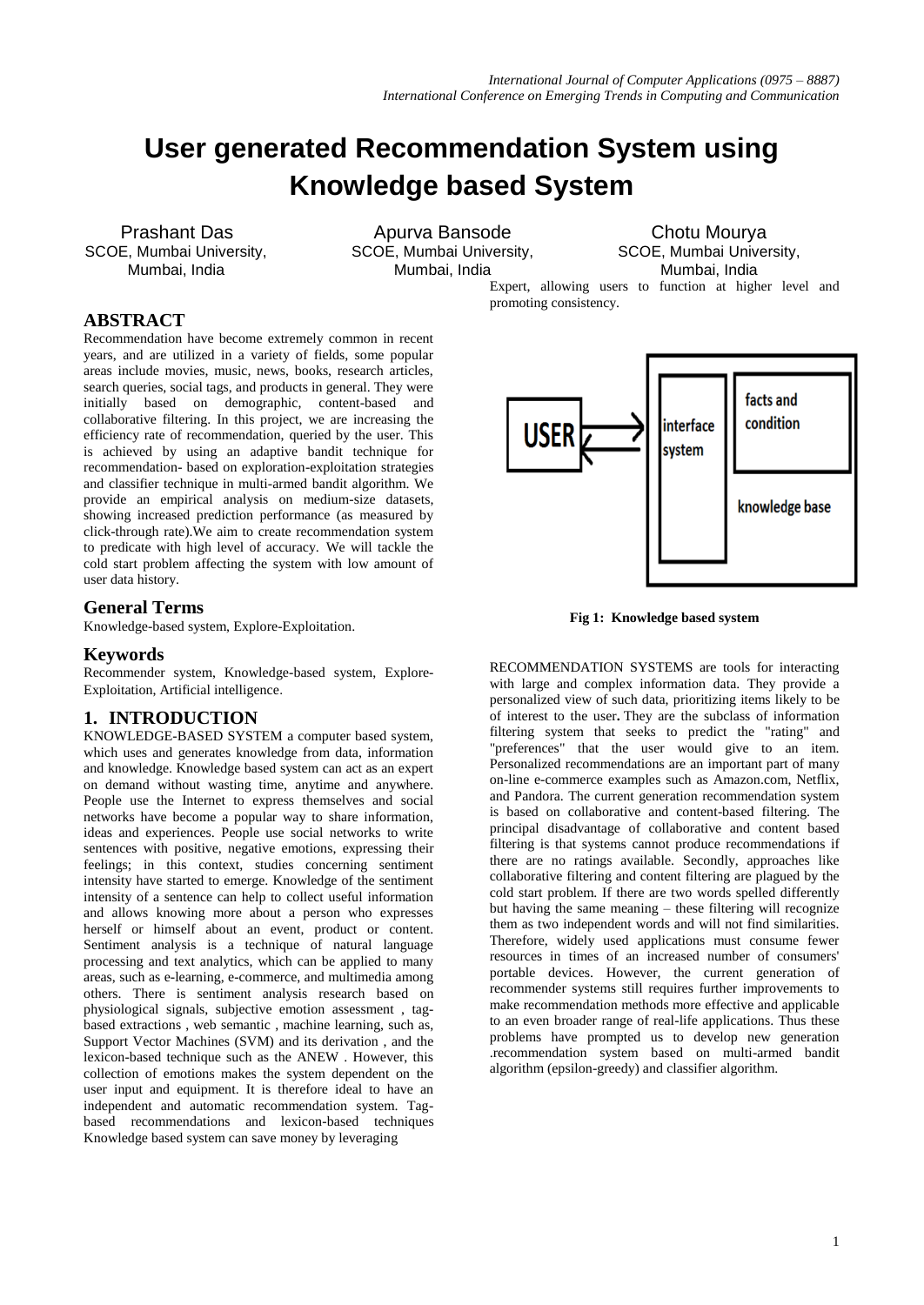

**Fig 2: Recommendation System**

# **2. LITERATURE SURVEY**

Recommender Systems (RSs) collect information on the preferences of its users/customer for a set of data (e.g., movies, songs, books, jokes, gadgets, applications, and websites). The get can be acquire explicitly (typically by collecting users' ratings) or implicitly(typically by monitoring users' behavior, such as songs heard, applications downloaded, web sites visited and books read).X demographic features of user may by recommender system like age, nationality. Social information, like twits and posts, is commonly used in websites. Recommender System makes use of different ways of information for providing user/customer with predictions and recommendations of items. Collaborative Filtering (CF) methods play an vital role in the recommendation, although they filtering techniques like content-based filtering or hybrid [1].

Content-based recommendations: The user will be recommended items/data similar to the ones the user preferred in the early process. The content-based has its roots in information retrieval and information filtering research. Content-based systems can recommend text-based items, the content in these systems which is to be recommended is usually described with keywords .In content-based systems, the utility function  $u(c, s)$  is usually defined as:  $u(c, s)$  = score(Content Based Profile(c); Content(s)) [2].

Content-based techniques contains limited features that are explicitly associated with the items that these systems recommend. Therefore, in order to have a sufficient set of features, the content must either be in a form that can be parsed automatically by a system (e.g., text) or the features should be assigned to items by user input (manualy) .Another problem with limited content analysis is that, if two different items are in differentiate.

Therefore, since text documents are usually represented by their most important keywords, content-based systems cannot differentiate between a good-written article and a badly written one, if they happen to use the same terms .The user has to rate a sufficient number of items before a content-based recommender system can understand to the user's preferences and provide a reliable recommendation to the user [2]

Unlike content-based recommendation methods, collaborative recommender systems or collaborative filtering systems try to predict the utility of items for a particular based on the items previously rated by other users. The pure collaborative recommender system has some of the shortcomings that content-based systems have. Since collaborative systems use

other users' recommendations (ratings), they can deal with any kind of content and recommend any items, even the ones that are not similar to those seen in the past.

However, collaborative systems have their own limitations. New user problem-It is the same problem as with contentbased systems. New items are added regularly to recommender systems to reduce the time for recommendation. Collaborative systems rely solely on users' preferences to make recommendations. Therefore, until the new item is rated by number of users, the recommender system would not be able to provide recommendation on it[2].

Several hybrid recommender systems, including Fab and the collaboration based approach are based on traditional collaborative techniques but also maintain the content-based profiles for each user [2]. However there are limitations in hybrid algorithm like the weighted, switching, feature combination and meta-level hybrids were not particularly effective designs for small data set. They showed only scant and spotty improvement over the un-hybridized algorithms, and in the case of meta-level designs, no synergy whatsoever [3].

The multi-armed bandit problem is the problem a gambler faces at a row of slot based machines when deciding which machines will used to play, how many times to play each machine and in which order to play them. When played, each machine provides a random reward from a specific to that machine. The objective of the player is to increase the sum of rewards earned through a lever pulls."Multi-armed bandits come in two flavors: indeterministic and adversarial. The stochastic case is where in response to your actions bandit does not change, while in the adversarial case the bandits learn from user actions and minimize your rewards according to user behaviour. We care about the stochastic case, and our goal is to find the arm which has the greatest *expected outcome*.

I will index the arms by a , and the probability over possible rewards r for each arm a can be written as  $pa(r)$ . We have to find the arm with the largest mean rewards quickly as possible while collecting the most rewards along the way. One important point is that in practice pa(r)pa(r) are *not stationary* that is, rewards/outcome change over period time and we have to take that into data when we design our algorithms[4].

After studying various existing algorithms like content based, collaborative filtering, hybrid algorithm, multi-armed bandit algorithm, there advantages and disadvantages we came to conclusion that multi-armed bandit algorithms are best for the recommendation system as this algorithm uses best arm(chances) and as soon as possible adjust course when information to the contrary becomes available. This system helps in overcoming suboptimal state forever. The design is essentially to choosing the current best performing arm for a proportion of time. It also guarantees to not get stuck in sub optima state forever. It will use the current best arm for a large time.

The main advantage of these algorithms, it requires low amount of data and they are fast in process with such huge amount of data. It can produce recommendations if there are no ratings available, also changing user preference will not affect the recommendation system .Thus this algorithm will make websites more attractive, catchier providing best.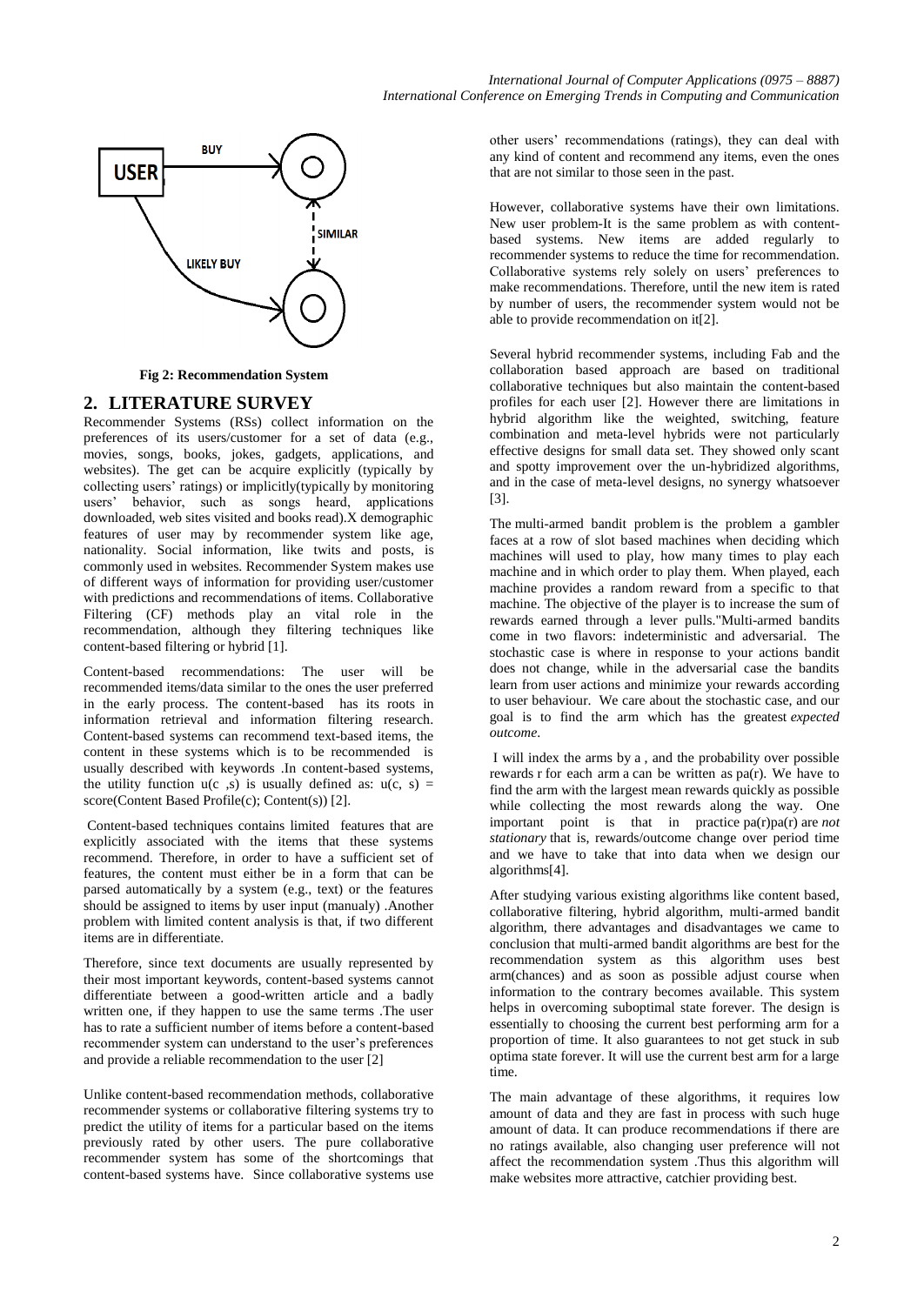# **3. PROBLEM STATEMENT**

Previously the existing algorithms requires huge amount of data and they are slow in process with such large amount of data. They cannot produce recommendations if there are no ratings available for the certain set of data. Our system aims to develop a learning model for Recommendation search systems based on bandit algorithms.

# **4. PROPOSED SYSTEM**

The main aim of project is to develop is fully automated User generated Knowledge based system to recommend over specified data. The algorithm generated is to be helpful for user's for the recommendation purpose over different dataset. The existing algorithm requires huge amount of data & thus they are slow. The algorithm start using best arm(chances). As soon as possible & adjust course when information to the contrary becomes available. This system helps in overcoming suboptimal state forever. The design is essentially to choosing the current best performing arm for a proportion of time.

# **5. FLOWCHART**



**Fig 3: Flow diagram**

# **6. ALGORITHM (EPSILON-GREEDY)**

Epsilon greedy algorithm is a method of solving the bandit problem which deals with the tradeoff between exploitation and exploration .An epsilon value should be chosen between the interval of 0-1.A value closer to 1 will lead to random data which will satisfy the user in the long run but not short term i.e exploration.Whereas exploitation is based on some data set that is present which is used to predict recommendation for the user.

Step 1:-At the start, When a visitor arrives to the site, So the project need to check whether it need to explore or exploit.

Explore:- Choosing at random among all of the arm(options) available to it Exploit:- Choosing the best arm that it currently knows about.

Step 2:- The condition for exploitation& Exploration would generally be,

if Exploit(math.random() > epsilon)

Where, math.random  $=0-1$ ,

Else,

Explore by selecting random arm.

Step 3:- If, The project chooses for exploration an arm will be chosen at random so that the probability of choosing an arm will be equal.

Else, The project follows the exploitation and chose for the best arm which is currently available.

So after selecting the arm a particular reward is given as in, If a user gives positive rating then the reward will be high(i.e 1).

Step 4:-Decrease the Epsilon value so that we it could go from random exploration to exploitation over a period of time(if epsilon value closer to 1 would be standard A/B testing).

Step 5:- After the Explore and exploit function. Plot the readings of feedback for the epsilon value & repeating the Step 2 to Step 4 till epsilon is closer to 0.

Step 6:-Compare feedback number of views or user feedback and obtain Best epsilon value for further recommendation

#### **6.1 Psuedocode:-**

def choose(): ifmath.random $() < 0.1$ :

# exploration!

# choose a random lever 10% of the time.

else:

# exploitation!

# for each lever,

# calculate the expectation of reward.

 # This is the number of trials of the lever divided by the total reward

# given by that lever.

# choose the lever with the greatest expectation of reward.

 # increment the number of times the chosen lever has been played.

# store test data in redis, choice in session key, etc.

def reward(choice, amount):

# add the reward to the total for the given lever.